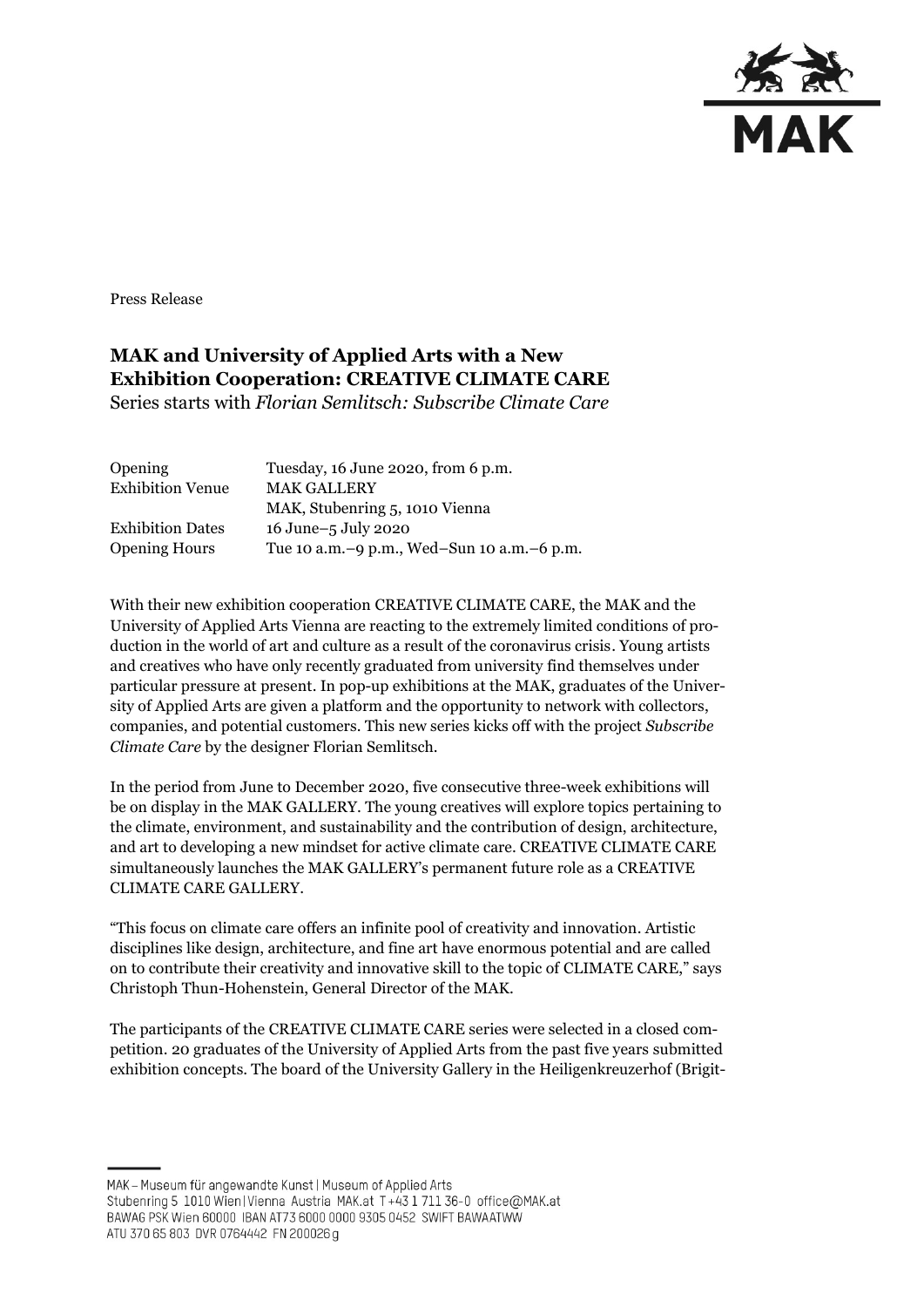

te Felderer, Cosima Rainer, Jenni Tischer, Lukas Kaufmann, Martina Schöggl, Eva Maria Stadler), MAK General Director Christoph Thun-Hohenstein, and Marlies Wirth (Curator, Digital Culture and MAK Design Collection) made up the jury who chose projects by the following candidates:

Florian Semlitsch (diploma in Design: Industrial Design 2, summer semester 2019; Prof. Anab Jain), Sophie Gogl (diploma in Fine Arts: Painting and Animated Film, summer semester 2017; Prof. Judith Eisler), Chien-Hua Huang (master's degree in Architecture: Architectural Design 2, summer semester 2020; Prof. Greg Lynn), Martina Menegon (diploma in Media Arts: Transmedia Arts, winter semester 2015; Prof. Brigitte Kowanz), and Antonia Rippel-Stefanska (diploma in Fine Arts: Sculpture and Space, summer semester 2018; Prof. Hans Schabus).

"With this selection we have succeeded in bringing an especially exciting cross section of various creative disciplines to the MAK: from industrial design to fine arts and painting, from animated film, architecture, media arts, and transmedia arts to sculpture and space," according to the jury. The exhibition projects' realization will be supported by the curator Marlies Wirth. Theresa Hattinger, graduate of the diploma in Design: Graphic Design (summer semester 2017, Prof. Oliver Kartak) was commissioned with the visual identity of the exhibition series.

## *Florian Semlitsch: Subscribe Climate Care*

In his exhibition entitled *Subscribe Climate Care*, which will kick off CREATIVE CLIMATE CARE, Designer Florian Semlitsch focuses on the smartphone as the pivotal element of our increasingly digitalized society. This ubiquitous tool has long distanced itself from its initial communicative function and now serves all aspects of individual and collective entertainment, as well as marketing content and products. Just how much energy we consume when we watch high-definition videos, stream the latest episode of our favorite series on the way to work, or scroll through hundreds of pictures, is little known. Approximately 70 000 GB of information moves through the internet every second. Every GB needs roughly 5 kWh of energy. That is equivalent to the average daily requirement of an Austrian household—12.1 kWh—being consumed every 2.4 seconds.

The majority of this energy consumption can be traced back to social media platforms and video portals. An entire generation has now grown up with these media, which are an important part of the global economy. But with such enormous energy use, what content is actually being shared?

Florian Semlitsch calls our attention to the internet platforms that produce and share content about climate care. In the form of Instagram accounts, videos, and tutorials by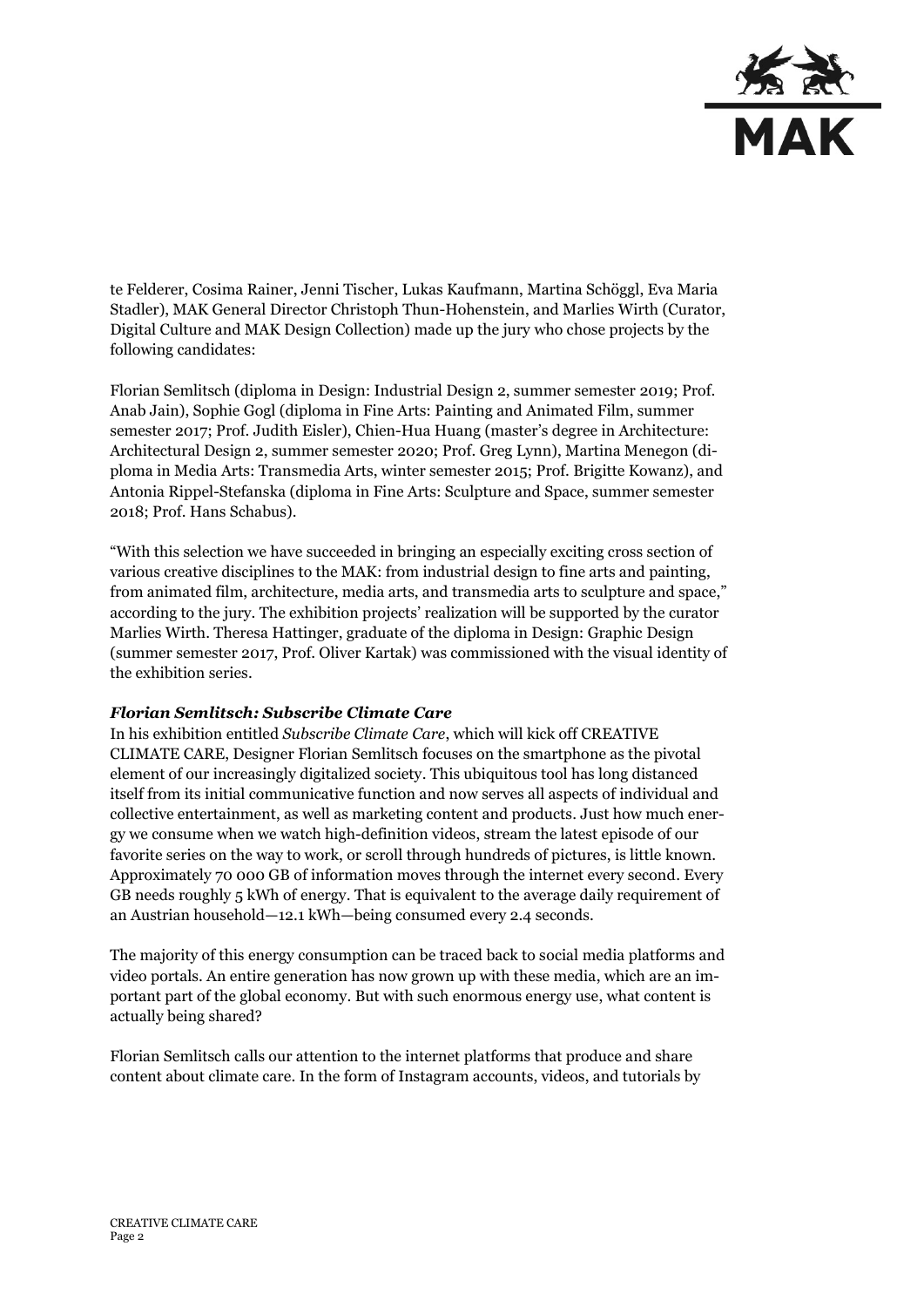

YouTubers or audio streams of podcasts, the content selected by Semlitsch is presented in an immersive multimedia installation and is intended to provide an introduction to the larger issue of climate care and activism: an incisive kick-off to the mindset of this new exhibition series.

Press photos are available for download at MAK.at/en/press.

## **Overview of exhibitions in the CREATIVE CLIMATE CARE series:**

Florian Semlitsch Pop-up exhibition 1: CREATIVE CLIMATE CARE (in cooperation with the University of Applied Arts Vienna) MAK GALLERY, 16 June (open from 6 p.m.)–5 July 2020

Sophie Gogl Pop-up exhibition 2: CREATIVE CLIMATE CARE (in cooperation with the University of Applied Arts Vienna) MAK GALLERY, 14 July (open from 6 p.m.)–23 August 2020

Chien-Hua Huang Pop-up exhibition 3: CREATIVE CLIMATE CARE (in cooperation with the University of Applied Arts Vienna) MAK GALLERY, 8 September (open from 6 p.m.)–4 October 2020

Martina Menegon Pop-up exhibition 4: CREATIVE CLIMATE CARE (in cooperation with the University of Applied Arts Vienna) MAK GALLERY, 20 October (open from 6 p.m.)–8 November 2020

Antonia Rippel-Stefanska Pop-up exhibition 5: CREATIVE CLIMATE CARE (in cooperation with the University of Applied Arts Vienna) MAK GALLERY, 17 November (open from 6 p.m.)–8 December 2020